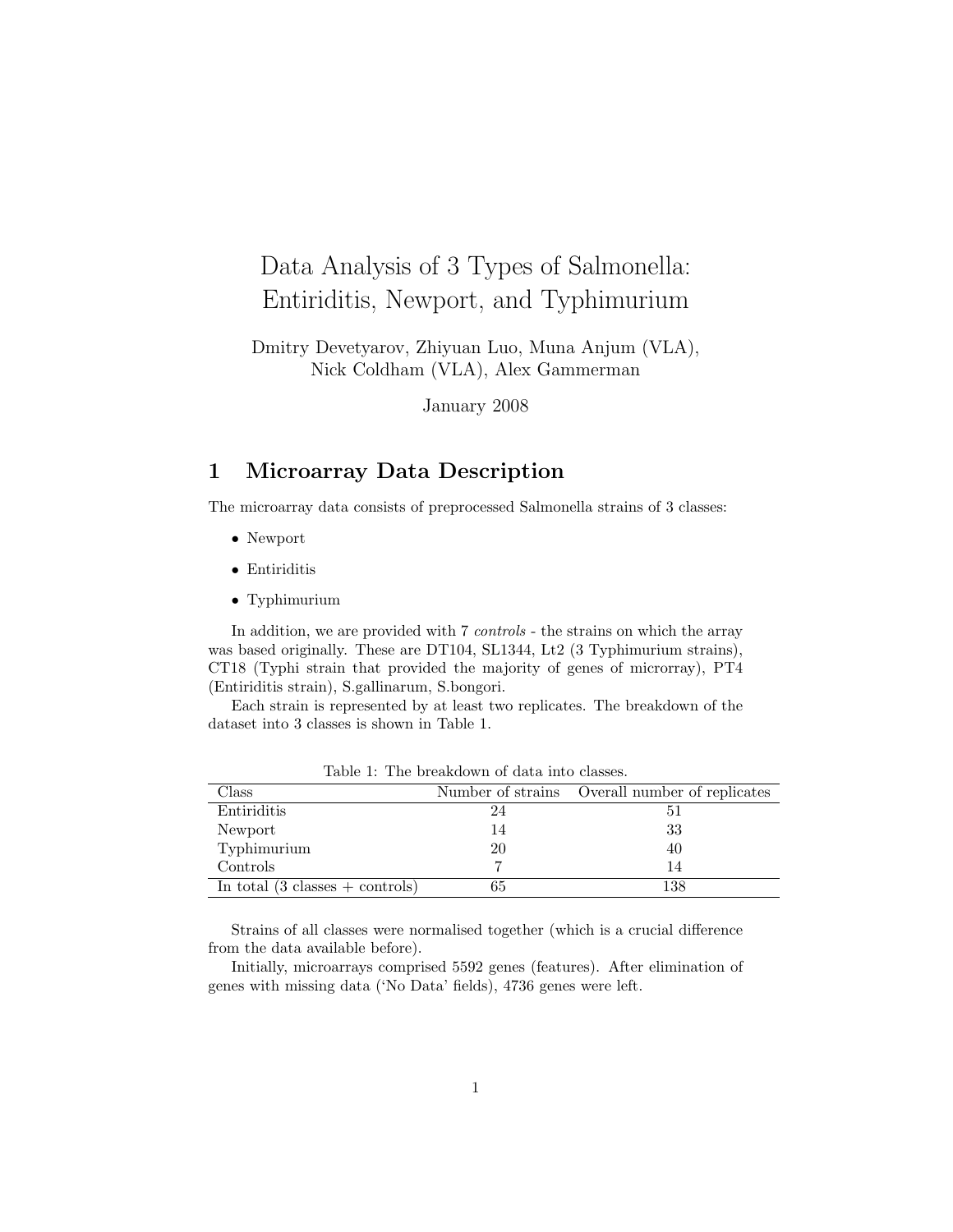# 2 Data Analysis

## 2.1 Replicate Variability

The variability of replicates of samples has been verified. The coefficients of variation (CV) have been calculated for replicates of each sample and for each gene.

CV appeared to be quite high:

- mean value across all genes and samples  $= 20.8\%$
- maximum value for a gene and for sample  $= 159.4\%$

Nevertheless, all further analysis was carried out with values averaged across replicates of the same strain.

## 2.2 Discrimination between Classes

The aim of data analysis is to separate three classes of Salmonella strains: Entiriditis, Newport, and Typhimurium.

### 2.2.1 Heat Map

Figure 1 represents a heat map for three types of Salmonella (24 Entiriditis strains, 10 Newport strains, 20 Typhimurium strains) and 4736 genes. The figure demonstrates visually clear discrimination. It can be seen from the heat map that for each pair of classes there are groups of genes, each of which separates these two classes (that is, for any of these genes you can find the threshold that separates these two classes). Meanwhile, it is not visually clear whether there is a gene that separates all three classes from each other.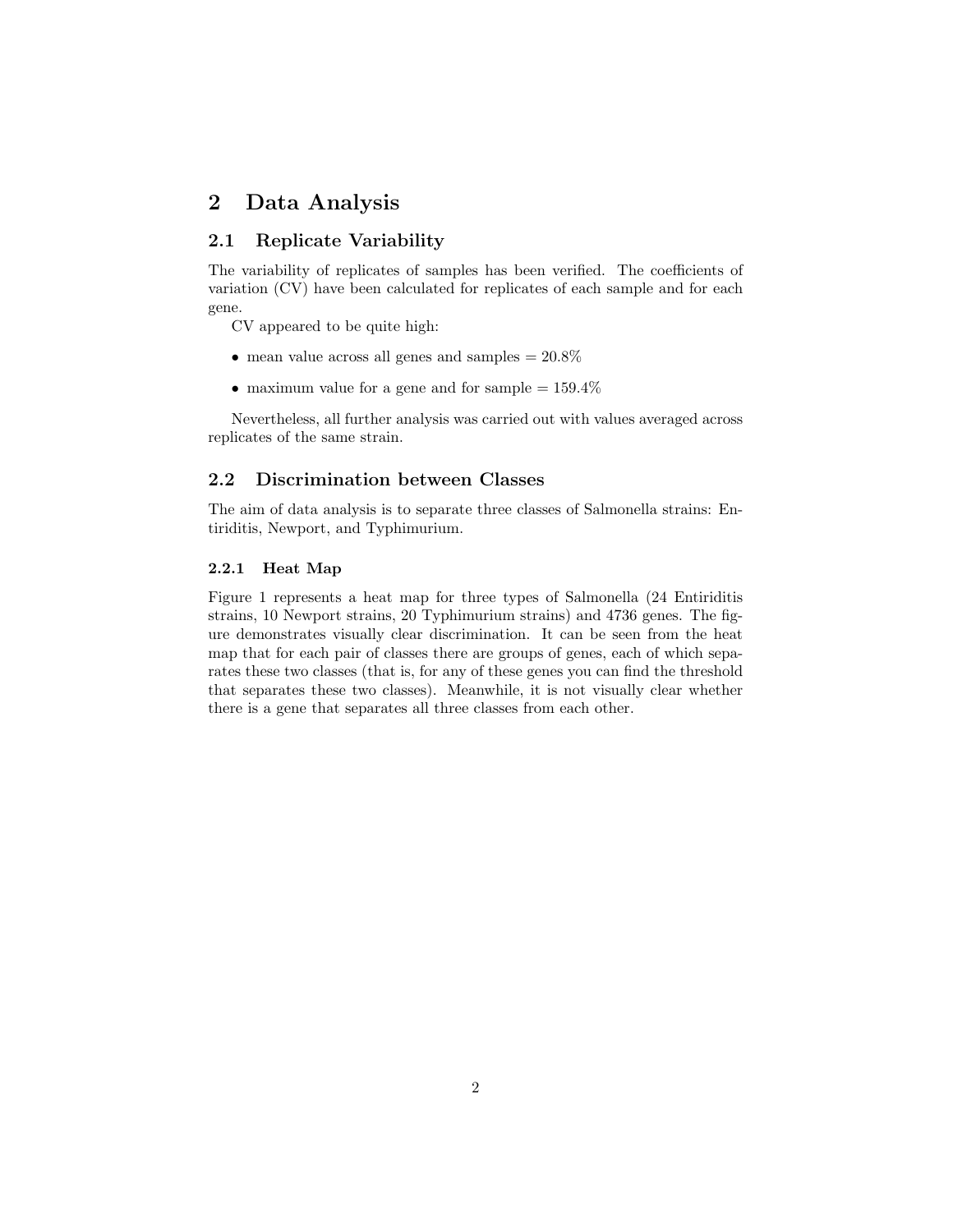

Figure 1: The heat map of 24 Entiriditis strains, 10 Newport strains and 20 Typhimurium strains.

### 2.2.2 One-against-one Separation

For each pair of classes and for each gene, we found the threshold that provides the smallest error rate when predicting using the cutoff model with this threshold. As a result, for each pair of classes we found a big group of genes, each of which separates these two classes (that is, for any of these genes you can find the threshold that separates these two classes):

- Entiriditis vs Newport: 218 genes with names starting with SBG, SDT, SEN, SG, STM, STY, PSLT;
- Newport vs Typhimurium: 145 genes with names starting with AF, SBG, SDT, SEN, SG, STM, STY, PSLT;
- Entiriditis vs Typhimurium: 336 genes with names starting with SBG, SEN, SG, STM, STY.

#### 2.2.3 Discrimination between Three Classes

The analysis showed that there is the only gene (STM2087) that separates any pair of classes, that is, can separate all three classes. The distribution of STM2087 values on the logarithm scale is given in Figure 2. The figure shows that the values of these gene have the following relationship for different classes of Salmonella:

Newport < Entiriditis < Typhimurium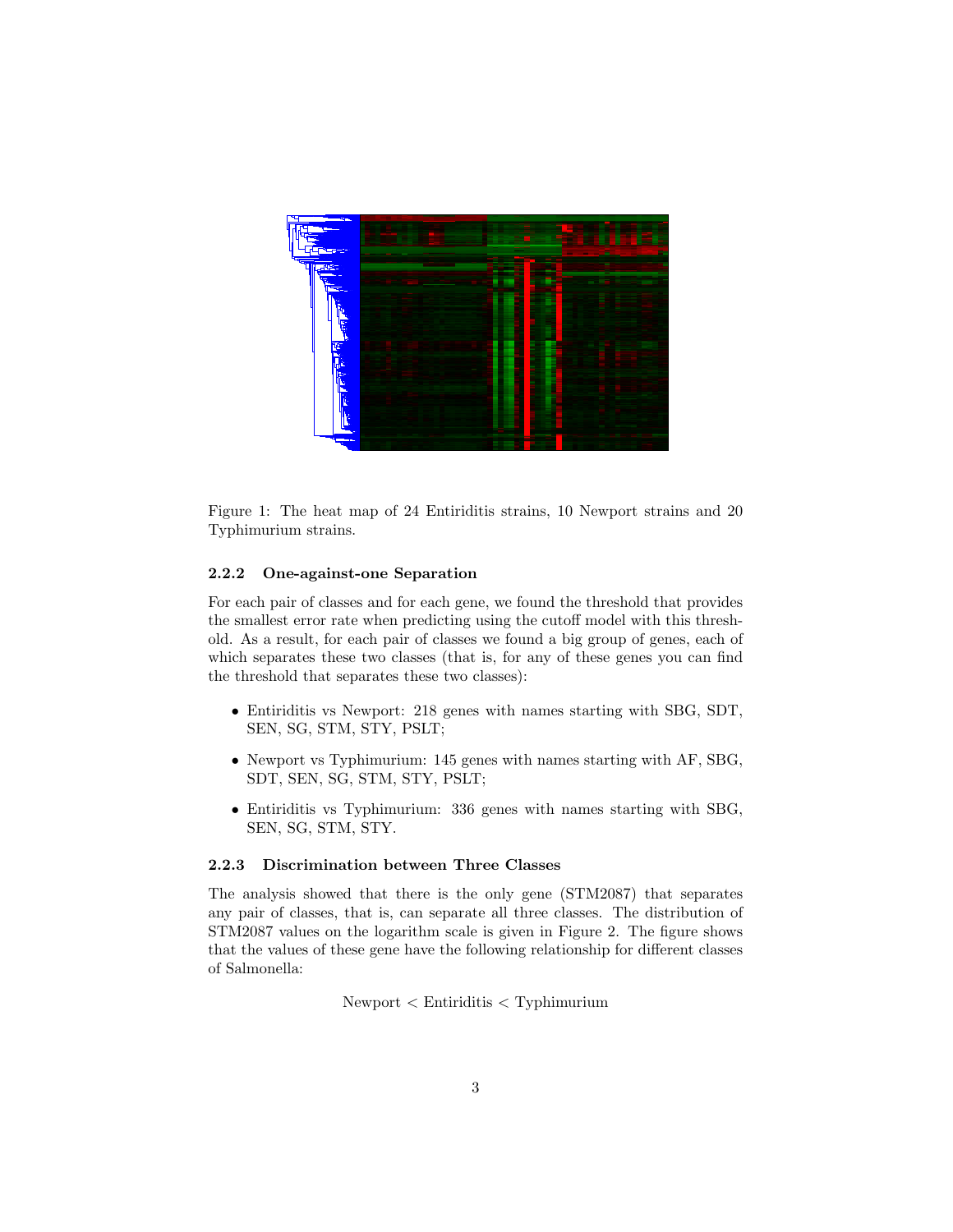

Figure 2: The distribution of STM2087 values for three classes on the logarithm scale.

Thus, all three classes are easily separable by one gene, and no further analysis with application of complicated machine learning algorithms is needed.

## 2.2.4 Kruskal-Wallis p-values

We calculated Kruskal-Wallis p-values that reject the null hypothesis that three classes of samples are drawn from populations with the same distribution. The minimum p-value 1.5063e-011 corresponds to the same gene STM2087. Top 20 Kruskal-Wallis p-values are listed in Table 2. 558 genes (out of 4736) have Kruskal-Wallis  $p$ -values less than  $10^{-6}$ .

This proves that there are lot of genes that discriminate two classes out of three. However, these p-values cannot prove or disprove the ability to separate all three classes.